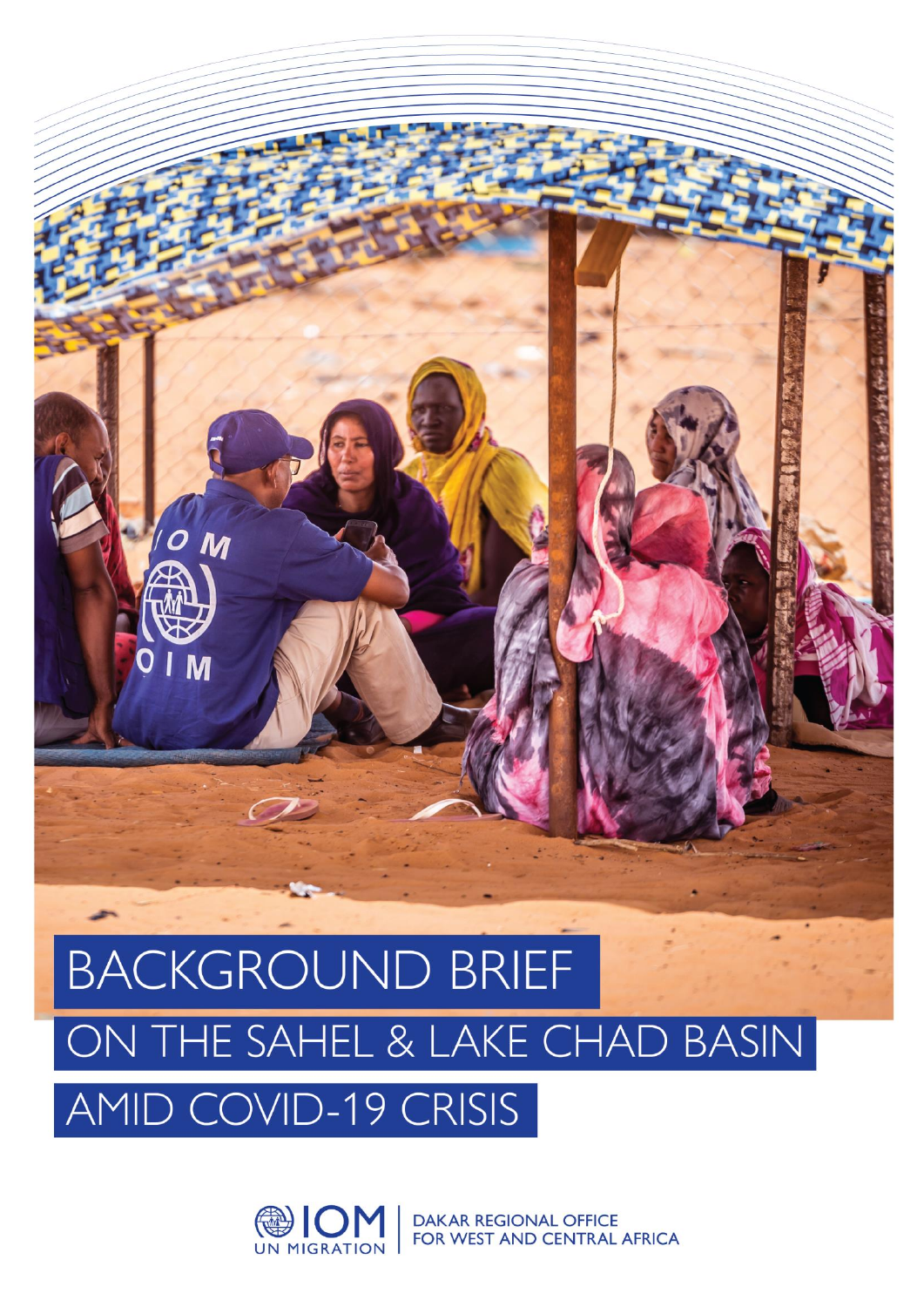

# **OVERVIEW**

For decades, the countries covered in this Background Brief have been facing chronic humanitarian crises linked to protracted conflicts and environmental conditions. The current situation represents not only a challenge for the affected countries but also for the Sahel and Lake Chad Basin (LCB) regions.

The COVID-19 outbreak has hit 52 African countries, among which 23 are in West and Central Africa. Seven countries in the Sahel and Lake Chad Basin (LCB) are affected and at least 2,500 positive cases and over 80 deaths have been confirmed.

Both regions present specific fragilities related to the weakness of basic social services including health care, low-income economies and informal sector which limits livelihoods options. These fragilities are compounded by growing security challenges such as frequent riots and violent extremism, in a context of climate change, land degradation and water scarcity.

Due to the upsurge of violence in parts of Burkina Faso, Chad, Mali, Niger, and Nigeria (over 800 security incidents recorded in Burkina Faso only in 2019), health centres are either closed or not fully functioning, leaving millions of people without access to adequate basic services.

Recurring or continuing instability and the subsequent internal displacement is affecting a substantial number of people, particularly in the Liptako-Gourma and Lake Chad areas. Most of the 5 million IDPs living in the Sahel and LCB are seeking shelter among **populations** in communities already struggling to meet their own basic needs.

Measures taken by governments to prevent the spread of COVID-19 in the regions have left more than 10,000 migrants stranded at borders or waiting in transit centers across the region.

Although no cases of COVID-19 have yet been reported among displaced communities or in transit facilities, prevention and protection remain essential to avoid possible spread of the virus in these locations.

However, in IDP sites, camp-like settings or transit centers, the recommended preventive measures such as social distancing and hygiene measures e.g. handwashing with soap are challenging in overpopulated areas with limited access to water.

Additionally, the socio-economic side effects of the measures taken by governments to prevent the spread of COVID-19 could become a major contributing push factor in the region, increasing the likelihood of (re)migration. The closure of border posts already has a heavy impact on border communities' economies which may lead to the crossings at non-official points of entry, especially small-scale border traders, who have potentially lost their income.

The direct impact of measures to slow down the spread of the disease such as the closure of markets, quarantines or curfews will further impact livelihoods and access to food, aggravating an already existing food insecurity.

Indications of growing animosity among local populations, some of whom perceive foreigners or minorities as responsible for spreading the disease.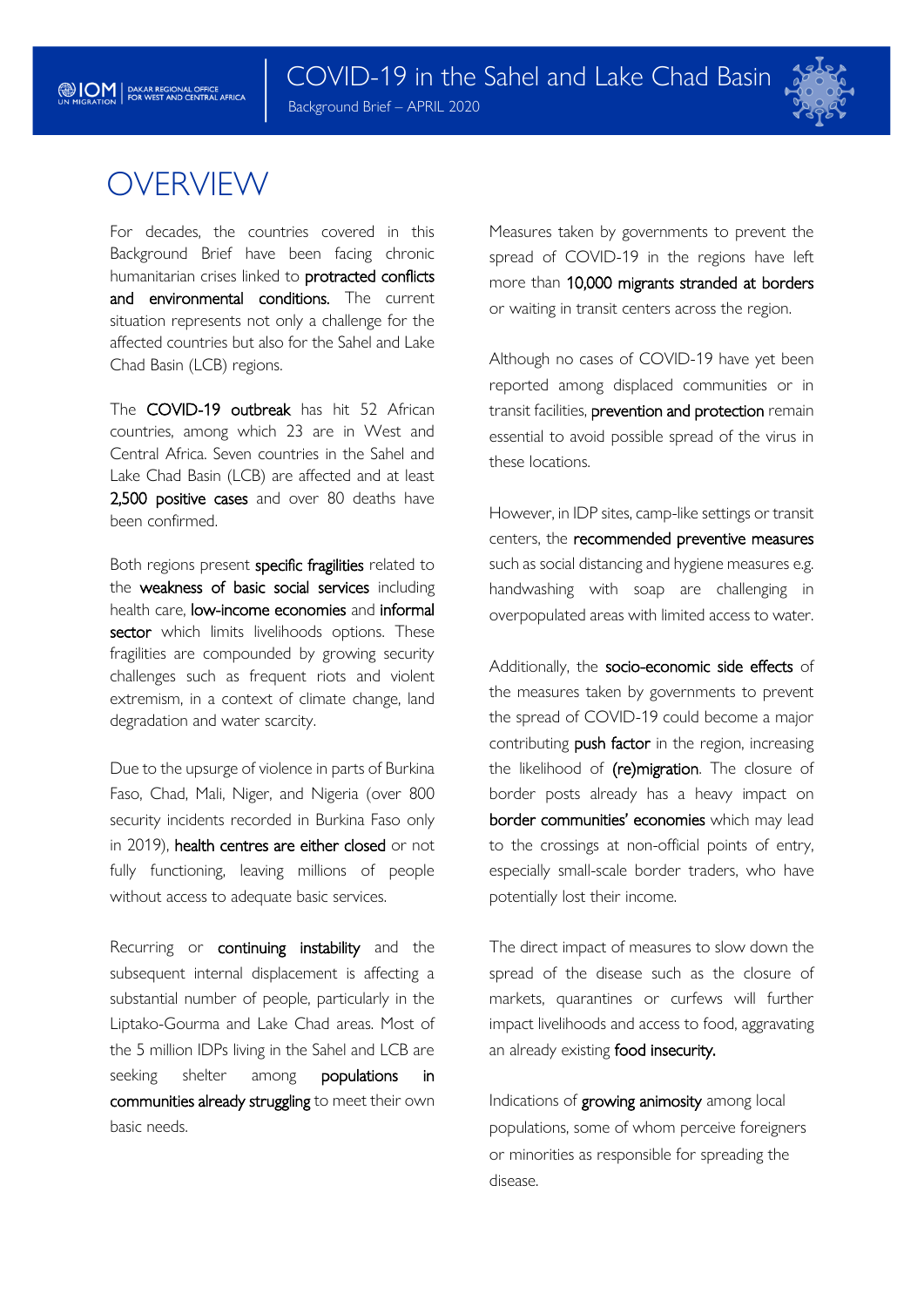

Xenophobic incidents were reported in the region. The likelihood of such incidents will probably grow as Covid-19 continues to spread.

Finally, violent extremist groups may exploit the current chaos, taking advantage of the overall international attention being distracted by the COVID-19 crisis, reportedly perceived as a "window of opportunity" by criminal and extremist groups to target populations.

# Migration Dynamics Amid COVID-19 Crisis

#### LAKE CHAD BASIN

The Lake Region – geographically dominated by the Lake Chad which borders both Cameroon and Nigeria, is the most affected region by the Lake Chad Basin crisis, causing an increase in displacement in the region as a result of the surge in the frequency of security attacks.

The recent declaration of a war zone in the Lake Chad Region by the Chadian government following a deadly attack by the non-state armed group Boko Haram, and the measures taken by the government to limit the spread of a COVID-19 outbreak are having a severe socio-economic impact on the population already affected by the country's weak economy.

Over 20,000 people living on the Lake Chad islands were displaced to the mainland following the war zone declaration at the government's request. All borders and points of entry into the region have been closed, leaving most of the displaced populations with limited access to basic amenities and food items, and vulnerable to safety and health risks.

### TRANSIT COUNTRIES

Migrants and mobile populations in the region are heavily affected by the consequences of the pandemic (such as border closures) and can find themselves in vulnerable situations. So far, thousands of migrants are stranded at borders including 1,100 Chadian students in Cameroon.

Over 2,500 are currently waiting in IOM's transit centres (mainly in Niger, Mali, Chad, and Burkina Faso) for voluntary return to their country of origin. Most of the transit centres have reached maximum capacities. In Mali and Niger, IOM is limiting admissions only to the most vulnerable migrants. However, migrants are still being abandoned along the migration routes, adding to the number of people in need of assistance and making it increasingly complicated to place them in quarantine.

In Niger, the Minister of Foreign Affairs has formally authorized movements (humanitarian corridors) for migrants in IOM transit centres across the territory pending authorization from countries of origin. Negotiations with authorities from countries of origin are under way. In the meantime, alternative shelters within migrant and host communities are being assessed.

#### PASTORALISM

During the dry season (January-May), mobility is not a pressing concern as cattle graze in coastal countries. However, with the wet season approaching (starting in May), governmental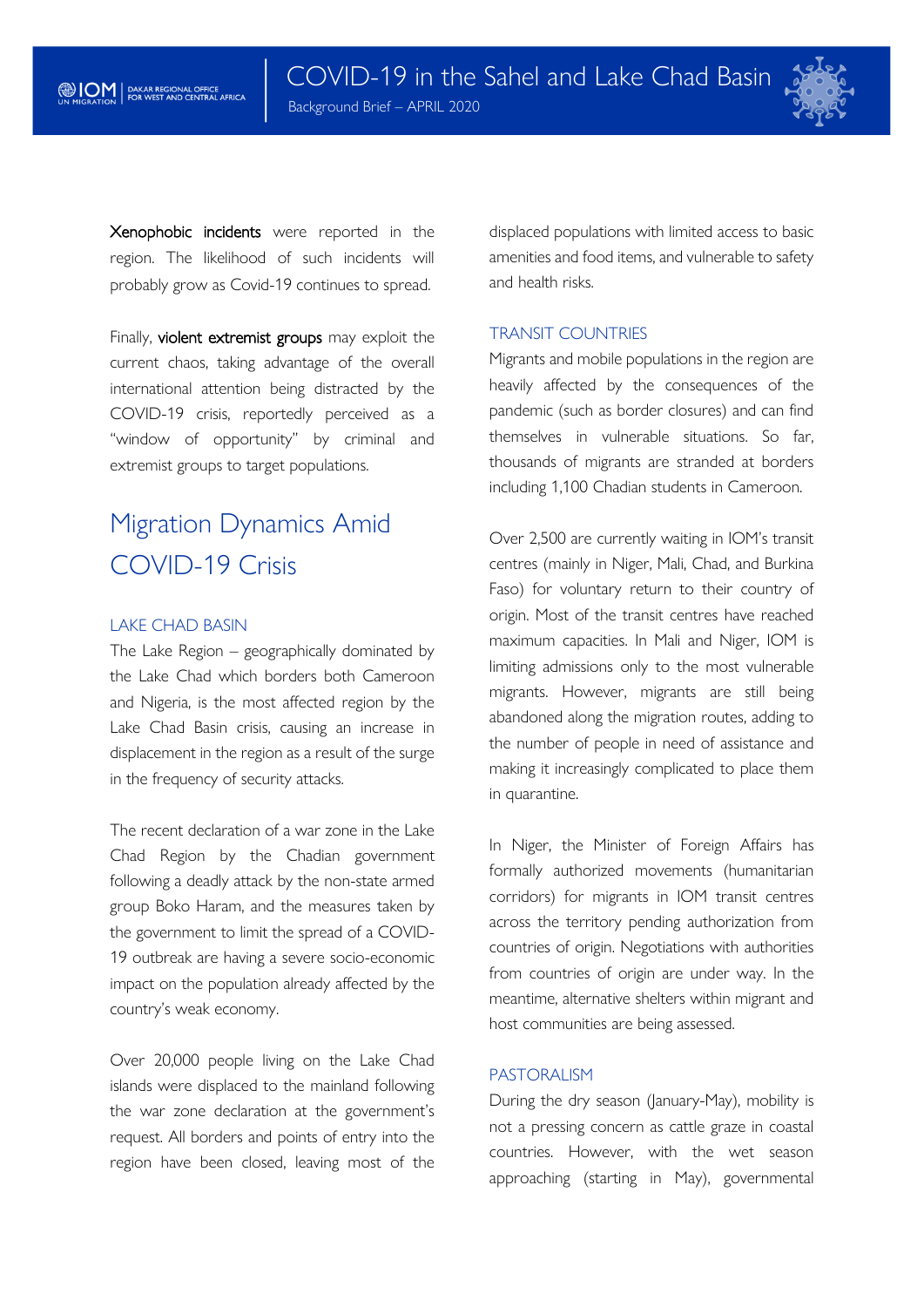

measures related to the pandemic (the closure of borders and markets) will necessarily impact transhumance flows, as herders may not be able to: i) access grain supplies for their cattle; and ii) sell their goods (i.e. milk and meat). The severe expected income losses will have a direct impact on food and nutrition security in the region. Additionally, because of their nomadic nature, herders are hard-to-reach people with no or limited access to the information related to COVID-19 and therefore sensitization is challenging.

### COUNTRIES OF ORIGIN

Since 2017, over 75,000 migrants who were stranded along the Central Mediterranean Routes were assisted to return to their countries of origin in West and Central Africa, among which 45,000 returned to the Sahel and LCB.

While reintegration assistance in the form of setting up businesses for instance is provided to returnees, the suspension of "non-essential" activities and lockdowns in several cities in the target countries may have a dramatic impact on a number of small businesses established by returnees.

# BORDER TRADE

In both regions, the weak state presence in remote areas (incl. border areas) can lead to the absence of public and social services.

Border officials are "the frontline fighters" against COVID-19 and as such are involved in the response. However, most of them have neither the equipment to screen for the disease at border crossings, seaports and airports nor the

information to raise awareness among border communities and travelers.

When border trade resumes, crossings of traders and truck drivers may create sanitary risks if no additional measures such as testing, or isolation are put in place.

The closure of border posts already shows a heavy impact on border communities' economies which may lead to the crossings of small-scale border traders at non-official points.

Four countries in the Sahel Region (Burkina Faso, Chad, Mali, and Niger) are landlocked countries heavily dependent on their neighbours' – mainly Senegal, Guinea, Cameroon, Libya, Sudan, and Nigeria – ports for essential goods.

# **MOBILITY**

The COVID-19 outbreak has significantly affected mobility in West and Central Africa in the form of various travel disruptions, restrictions and bans, which often leave migrants stranded.

Through IOM's Flow Monitoring Registry (FMR), a tool of IOM's Displacement Tracking Matrix (DTM) a 28 per cent decrease of travellers was witnessed between January and March 2020.

A striking acceleration in the decrease in flows was noticed over the second half of the month of March: the number of travellers observed weekly dropped by 79 per cent. This coincides with the period during which countries in the region started imposing travel bans and enacting border closure measures.